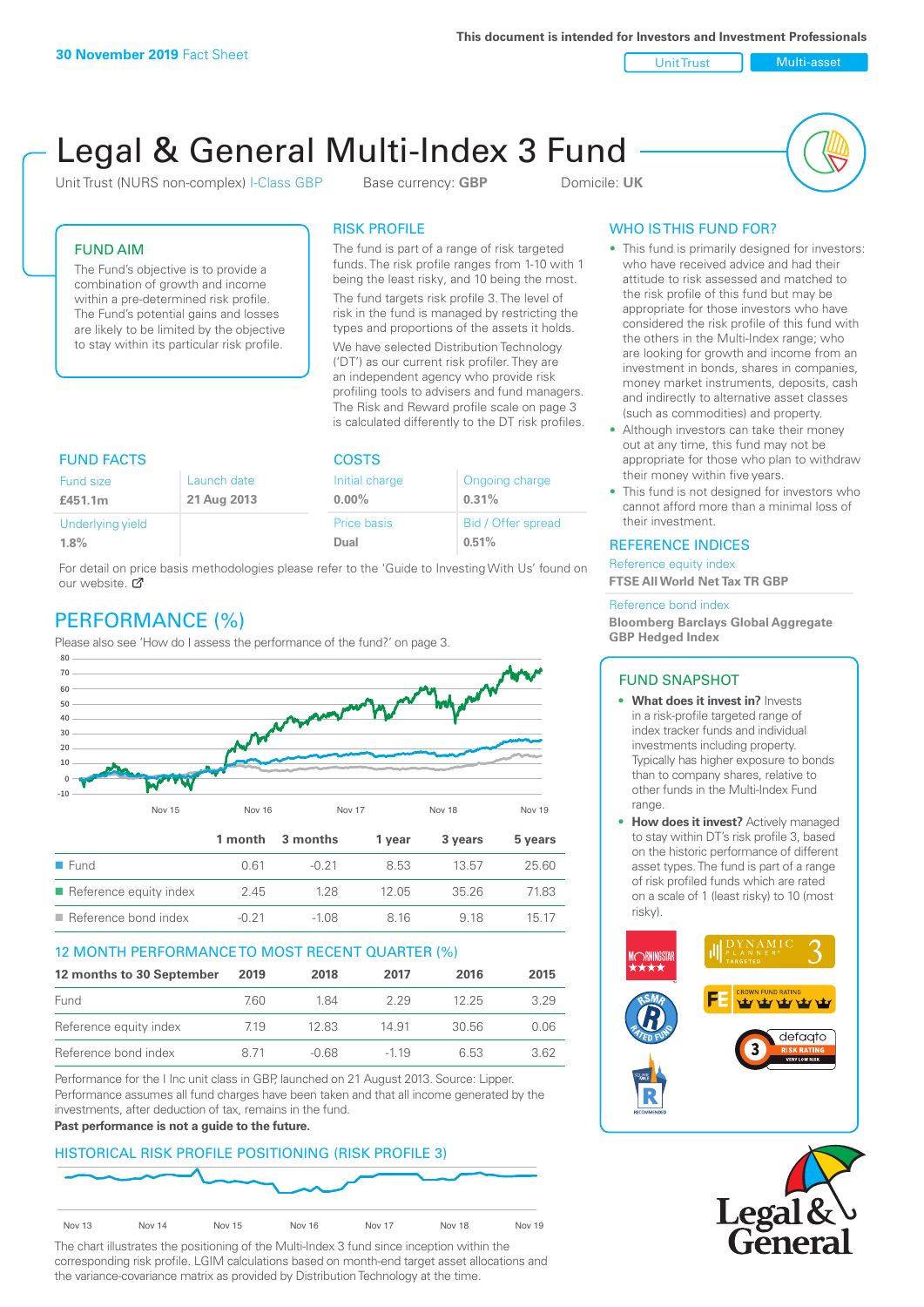# Legal & General Multi-Index 3 Fund

Unit Trust (NURS non-complex) I-Class GBP

# PORTFOLIO BREAKDOWN

All data source LGIM unless otherwise stated. Totals may not sum due to rounding.





#### FUND MANAGERS

The fund managers have responsibility for managing the multi-index fund range. They are part of the Multi-Asset Funds (MAF) team in LGIM. This team focuses on designing and managing multi-asset funds that are tailored to match the specific objectives of various client types. The team sits within a wider Asset Allocation team which combines both depth of experience with a broad range of expertise from different fields, including fund management, investment consulting and risk management roles.

# TOP 10 HOLDINGS (%)

| L&G Sterling Corporate Bond Index Fund                           | 10.5 |
|------------------------------------------------------------------|------|
| <b>LGIM Global Corporate Bond Fund</b>                           | 8.6  |
| L&G Global Inflation Linked Bond Index Fund                      | 8.5  |
| L&G All Stocks Gilt Index Trust                                  | 8.1  |
| L&G US Index Trust                                               | 5.9  |
| L&G Short Dated Sterling Corporate Bond Index Fund               | 5.4  |
| L&G UK Index Trust                                               | 4.9  |
| L&G Emerging Markets Government Bond (US\$) Index Fund           | 4.6  |
| L&G Japan Index Trust                                            | 3.6  |
| L&G Emerging Markets Government Bond (Local Currency) Index Fund | 3.4  |